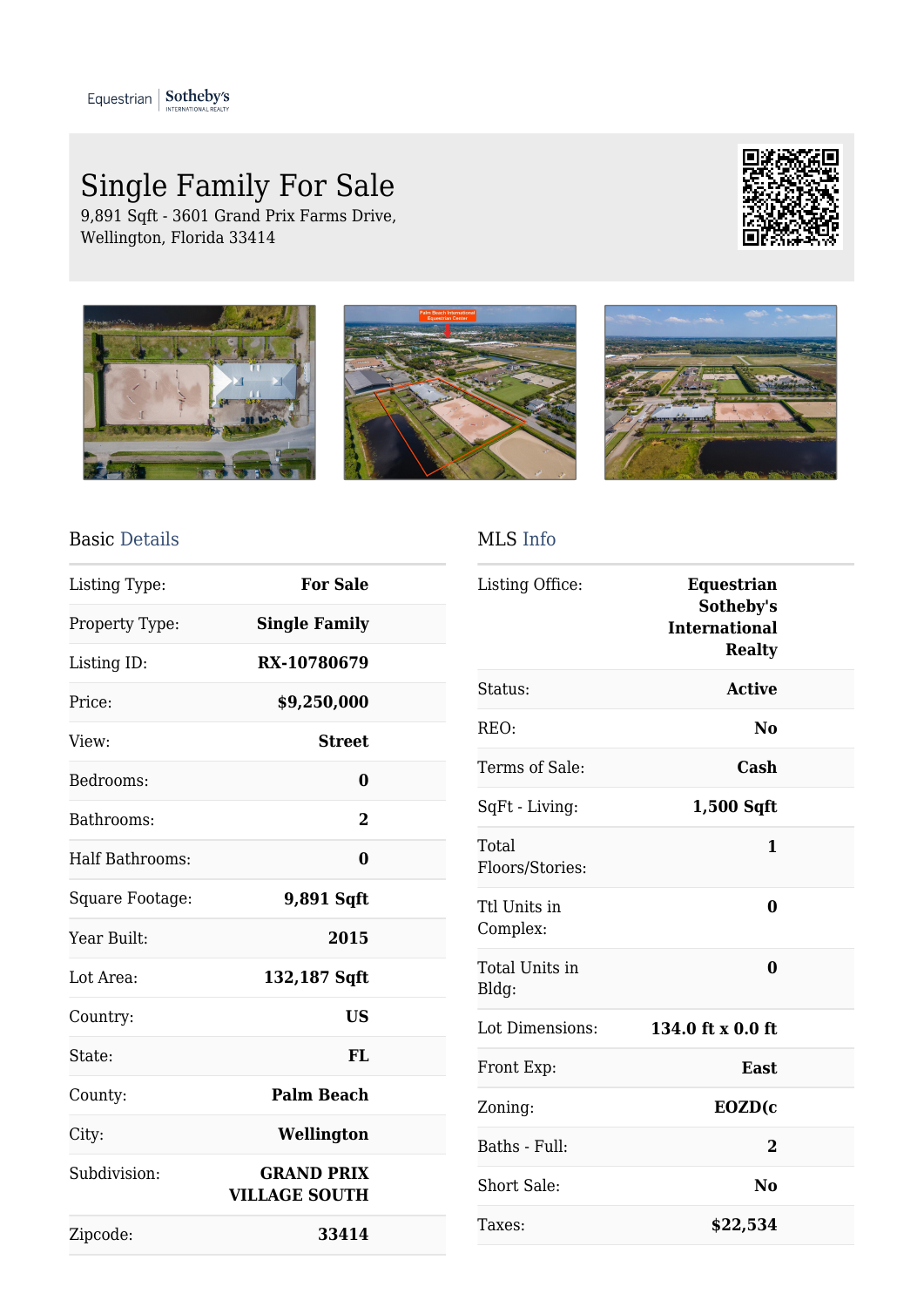| Tax Year:                 | 2021                                                            |  |
|---------------------------|-----------------------------------------------------------------|--|
| Directions:               | <b>Pierson to Grand</b><br><b>Prix Village Farms</b>            |  |
| SqFt Source:              | <b>Tax Rolls</b>                                                |  |
| Waterfront:               | Yes                                                             |  |
| Private Pool:             | N <sub>0</sub>                                                  |  |
| Special<br>Assessment:    | No.                                                             |  |
| Pets Allowed:             | Yes                                                             |  |
| HOA/POA/COA<br>(Monthly): | \$337                                                           |  |
| <b>Application Fee:</b>   | \$150                                                           |  |
| List Price/SqFt:          | \$6,167                                                         |  |
| Construction:             | Cbs, Stucco                                                     |  |
| Cooling:                  | Central, Ceiling fan                                            |  |
| Equip/Appl<br>Included:   | Freezer, Washer, Dryer,<br>Refrigerator,<br>Washer/dryer Hookup |  |
| <b>Exterior Features:</b> | Auto sprinkler, Covered<br>patio, Fence                         |  |
| Flooring:                 | Other, Tile, Concrete                                           |  |
| Furnished:                | Unfurnished                                                     |  |
| Heating:                  | Central                                                         |  |
| <b>Interior Features:</b> | Ctdrl/vault ceilings                                            |  |
| Land Size:                | $3$ to $<$ 4 acres                                              |  |
| Maintenance Fee<br>Incl:  | Security, Common areas                                          |  |
| Parking:                  | Drive - circular,<br>Driveway, Guest, 2+<br>spaces, Open        |  |
| Restrict:                 | Other                                                           |  |
| Roof:                     | Metal                                                           |  |
| Security:                 | Gate - manned                                                   |  |
| Subdiv. Amenities:        |                                                                 |  |